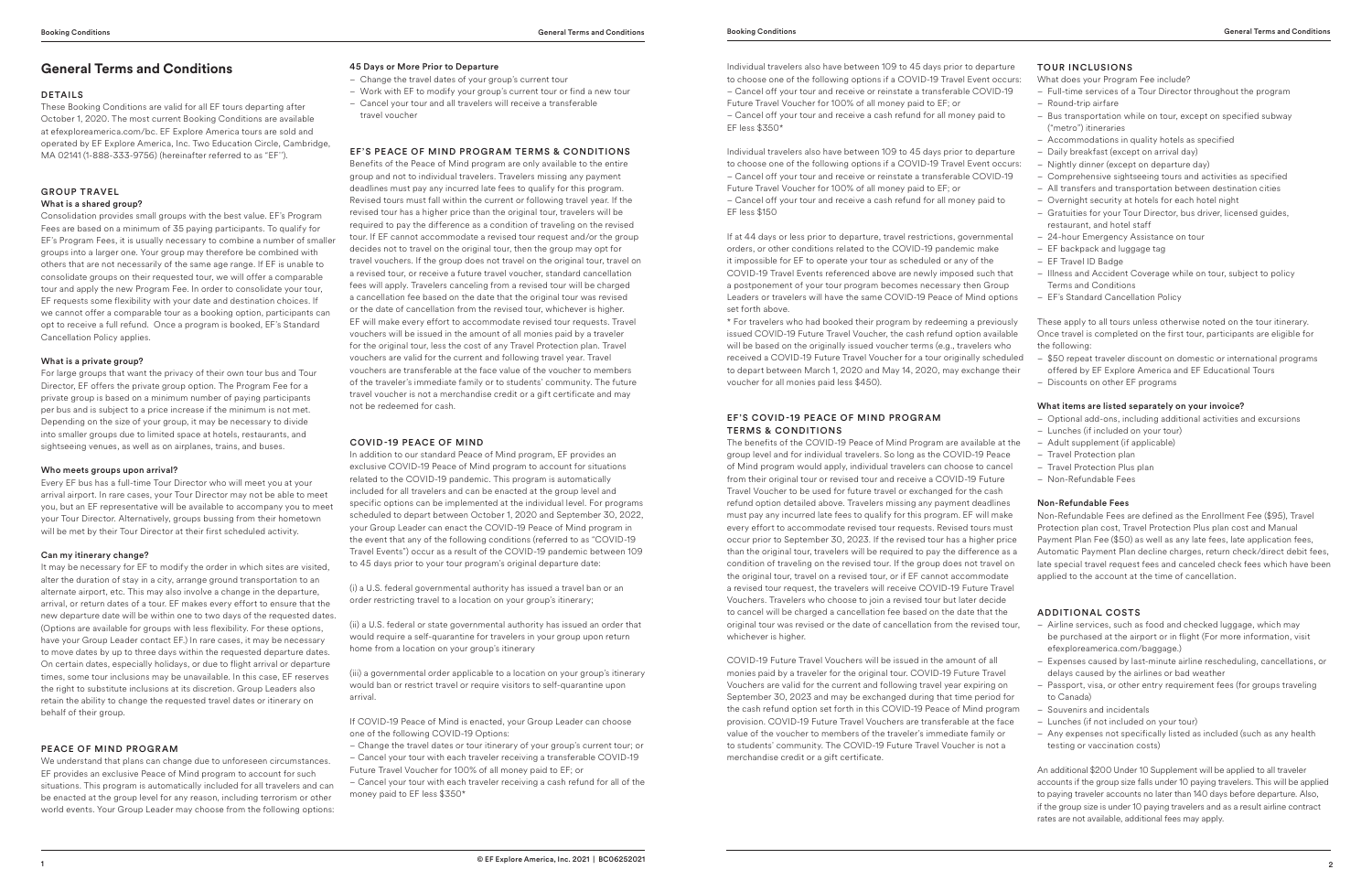# TRAVEL TO CANADA

Entrance into Canada requires a valid passport that will remain valid for at least six months after the tour ends. If you do not already have a passport, you should apply for one as soon as you enroll on your tour. Late enrollment may require the passport application process be expedited for an additional fee. For more information, visit http://travel. state.gov/passport. Additionally, parental authorization forms, which must be notarized less than 30 days prior to departure, are required for Canadian travel. Consult your Group Leader for more information. Citizens of the United States do not need a visa to enter Canada. Non-U.S. citizens should contact the closest Canadian embassy or consulate as soon as possible for specific entry requirements. If a participant traveling to Canada is unable to obtain the documents or meet the entry requirements necessary to enter Canada, EF's Standard Cancellation policy will apply. Travelers will also be required to obtain or meet, at their sole cost, any other documents or entry requirements (i.e., health testing or vaccination requirements).

# TRANSPORTATION Which types of airlines does EF use?

EF reserves seats with most major carriers. (The passenger contract in use by each airline, when issued, shall constitute the sole contract between the airline and the purchaser of the tour.) EF reserves the right to use charter flights.

#### Will we have direct flights?

Due to available flight routings, we cannot guarantee non-stop or direct flights. (Options are available for groups with less flexibility. For these options, have your Group Leader contact EF.)

#### Do I need to use all portions of my flight itinerary?

Yes. You must travel on all legs of your itinerary. If you do not travel on a portion of your flights, the remaining portions will be canceled and no refund will be issued. You will be responsible for purchasing a new ticket as well as any service fees charged by the airlines.

#### Will my group fly together?

Due to space availability and size of available aircraft, we cannot guarantee that all members of a group will fly together on the same flight. Groups may have an additional overnight, layover and/or bus transfer due to space availability, routings, and legal connection times. EF cannot be held responsible for airline schedule changes or mechanical, weather, or capacity related flight delays. In some cases, groups may travel on an overnight "redeye" flight, departing as early as the afternoon before the tour is scheduled to begin. You will receive your seating assignments at the time of check-in.

#### Can we upgrade or use frequent flier miles?

Our airline contracts do not allow upgrades, stopovers, or the accrual of frequent flier miles.

# Do groups depart and land at the same airport?

Flights to and from the following destinations may originate/end at any of the airports serving them (listed below). On occasion, your tour may return to an airport in your area other than the one from which you departed:

- New York: Newark, LaGuardia or JFK
- Washington, D.C./Baltimore: BWI, Dulles, or Ronald Reagan National
- Houston: Hobby or George Bush Intercontinental
- Chicago: O'Hare or Midway
- Los Angeles: LAX, Burbank, Orange County, Long Beach, or Ontario
- San Francisco: Oakland, San Jose, or San Francisco
- Miami: Miami or Fort Lauderdale – Cleveland: Cleveland or Akron

TRAVEL REQUESTS

What if I need to depart from a different airport?

EF is happy to arrange for an alternate departure airport on your itinerary. Your Program Fee will change to reflect the new gateway and a Non-Refundable Service Fee of \$60 will apply. You will be responsible for your own ground transportation to or from your group's location, and at the end of your itinerary you must return to the city that you initially departed. Please call our Traveler Support Team at 888-333-9756 for details and to obtain a Special Travel Request form.

– All requests are subject to availability

– Requests must be received by EF by the group's enrollment deadline or 110 days prior to departure, whichever is earlier

#### AGE REQUIREMENTS Can adults go on tour?

EF's published Program Fees are based on student rates for transportation, admissions, accommodations, etc. We do, however, accept adults on our educational tours as well. An adult is a participant who is at least 20 on the last day of the tour.

In addition to the Program Fee, paying adults are charged a per-person adult supplement for all tours to cover the difference between student and adult rates. All adult travelers will be required to complete a background check through a third party company prior to traveling. EF reserves the right to cancel any traveler if, in EF's sole discretion, it determines the results pose a risk to the group's safety or wellbeing.

# Are there guidelines for young travelers?

Guidelines for travelers ages 6–11 are available to Group Leaders from their EF representative. Children under the age of 6 are not allowed to travel on an EF tour. Anyone younger than 18 years old traveling apart from the group without an adult companion must register with the airlines as an Unaccompanied Minor. Please contact each airline on the minor's itinerary to make arrangements. Any resulting fees will be assessed by the airlines and are the responsibility of the traveler. A parent/legal guardian must provide written consent to EF (after receiving airline approval) if they wish to decline the Unaccompanied Minor service. Students participating on an EF Explore America College Visit Tour must be currently enrolled as a high school freshman through senior.

#### ROOMING

All rooming requests including upgrades must be submitted by 110 days prior to departure.

#### How many students are in a room?

Students room in quads with same-sex students. Rooms contain two double beds (beds meant for two people), and two students are expected to share each bed. Shared tour participants will room with same-sex students from the entire shared tour group with which they are traveling, including students from other schools. Rooming assignments are based on sex identified on the traveler enrollment form. A traveler can inform EF if they identify as a different sex and we will work to accommodate.

#### Can students request a twin room?

Students may request twin room accommodations for an additional fee.

# How are adults roomed?

Adults are automatically roomed in twin accommodations. Shared tour participants will room with same-sex adult members of the entire shared tour group with which they are traveling.

#### Can adults request a single room?

Single room accommodations include an additional charge in addition to the adult supplement. Triple-occupancy rooming is also available for students and their families. For other rooming options, as well as details and pricing, please contact EF at 888-333-9756.

# ADDITIONAL TERMS AND PROVISIONS

No warranties, representations, terms, or conditions apply to any tour unless expressly stated within these "Booking Conditions," in a Booking Conditions Addendum, or in a letter signed by an EF officer. Prices are subject to change. EF makes every effort to ensure the accuracy of its publications, but it is not responsible for typographical or printing errors, including, but not limited to, pricing information. EF tours are not for resale and travelers must enroll directly with EF.

Enrolling travelers acknowledge that EF may change the Booking Condition terms from time to time and those changes become effectively immediately. Notice will be provided to you in the event of a material change. A traveler's continued use of EF's services following such notice constitutes acceptance and agreement to be bound by such changes. Travelers agree that the current version of the Booking Conditions in effect at the time of travel or cancellation applies to their tour program.

EF is registered as a "Seller of Travel" as defined by the travel regulations of the following states: California (Reg. No. 2060124-20); Florida (Reg. No. ST42165); Washington (Reg. No. 602973454).

#### When does my tour officially start and end?

Each tour begins and ends at the EF departure airport or bus pick-up location. For those making their own travel arrangements, the tour begins upon arrival at the first scheduled EF activity and ends upon departure from the last EF hotel.

# What about lost belongings?

EF is not responsible for loss of passports, airline tickets or other documents, or for loss of or damage to luggage or any other passenger belongings. In the case of a lost airline ticket, the participant is solely responsible for meeting the airline's requirements (both logistical and financial) for ticket replacement.

# What about travelers with food allergies?

EF recognizes that some travelers may have severe food allergies. We will do our best to ensure that our suppliers are informed of the situation but we cannot guarantee that all requests will be accommodated.

#### What items are prohibited from tour?

For the safety and well-being of all travelers, no firearms or any other weapons are permitted on tour except as required by law.

#### How can I protect myself from the risk of COVID-19 while on tour?

Taking personal responsibility for your wellbeing begins with packing any personal protective equipment and sanitizers you require. Adopt physical distancing and hygiene practices throughout your pre-trip travel arrangements and follow all health instruction whether physical signage, or requests from the Tour Director or our staff once on tour.

#### Health & Capabilities

The pacing and physical requirements of tour vary by itinerary. Travelers should select a tour that is suitable for their physical capabilities. Certain tours require considerable walking and may pose difficulty for travelers with disabilities or impaired mobility. EF representatives are available to discuss any specific accommodations that disabled passengers might request and whether such requests can be reasonably arranged.

# INCLUDED PROTECTION (included in your Program Fee)

- Supplemental Illness and Accident Coverage for injury and/or illness contracted during your tour, subject to policy Terms and Conditions
- Transportation, food and lodging expenses for two relatives to be at your side in the event of a life-threatening illness
- Combined coverage of up to \$50,000 for the above situations (limitations and exclusions apply)
- 24-hour emergency assistance during your tour
- The Illness and Accident Coverage Plans are underwritten by United States Fire Insurance Company. Fairmont Specialty and Crum & Forster are registered trademarks of United State Fire Insurance Company. The Crum & Forster group of companies is rated A (Excellent) by AM Best Company 2012. This is done through a certificate issued to EF Explore America, Inc. This certificate does not insure or cover any claim that will be paid for through another insurance policy; other limitations and exclusions may apply. For complete terms, conditions and exclusions please refer to the certificate, which may be obtained by calling 1-888-333-9756 or by visiting https://www.sis-inc.biz/tours/efexploreamerica/.

# REFUNDS

When applicable, refunds will be issued only upon request and after a participant's check(s) has (have) been on the account for 21 days. Refunds will be issued in the name which appears on the EF Explore America account. All refunds are sent four to six weeks after the request has been processed. There will be a Non-Refundable Fee of \$35 to stop-payment on lost refund checks.

# CANCELLATIONS AND MODIFICATIONS EF's Standard Cancellation Policy

The cancellation policies below take into consideration the costs EF incurs often years before groups ever depart. The date of cancellation will be determined by the date on which EF receives notice from the participant, their legal guardian or the Group Leader.

- 150 days or more prior to departure: Full refund less the \$95 nonrefundable enrollment fee, all other non-refundable fees, and a \$300 cancellation fee.
- 149 to 110 days prior to departure: Full refund less the \$95 non-refundable enrollment fee, all other non-refundable fees, and a \$500 cancellation fee.
- 109 to 45 days prior to departure: Full refund less the \$95 non-refundable enrollment fee, all other non-refundable fees, and 50% of the Program Fee.
- 44 days or less prior to departure no refund will be issued.

Travelers who purchase the Travel Protection plan or Travel Protection Plus plan have the opportunity to cancel the trip until 60 days prior to departure due to reasons not covered by the insurance underwritten by United States Fire Insurance Company and have the option to rebook to another EF Explore America tour within 30 days of such cancellation. Traveler is responsible for finding a new tour, and final placement is based on availability. Such tour needs to take place within 180 days from cancellation, and any difference in price will be covered by the traveler (non-refundable fees from the original tour will not be put toward the rebooked tour). This benefit is not an insurance provided by United States Fire Insurance Company.

Cancellation with replacement refers to a participant who cancels but finds a person to replace them for the same program. The replacement's enrollment form must be submitted at the same time as the notification of cancellation.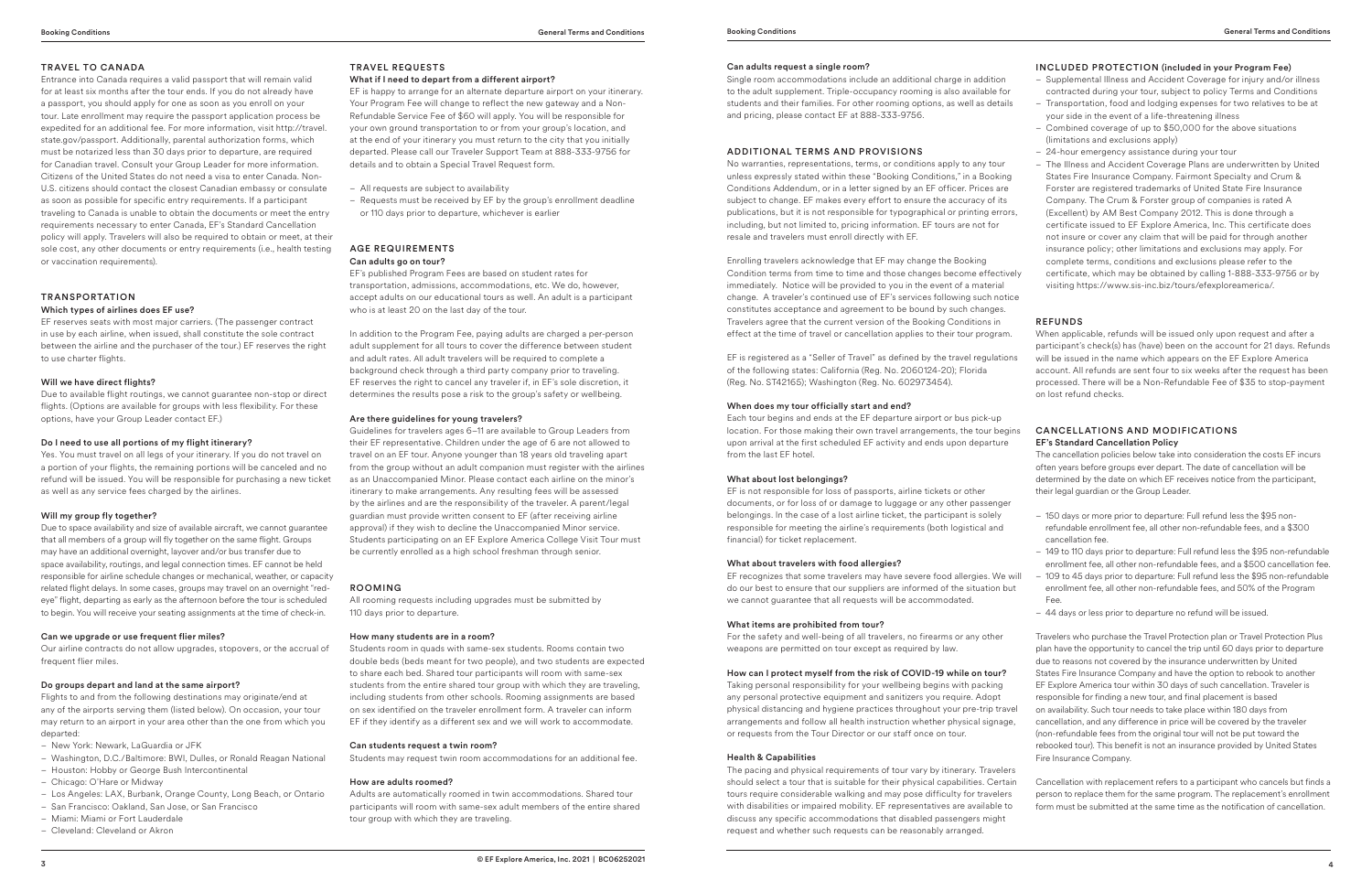EF cannot guarantee the replacement participant a place on the tour or the same flights as the group. This is primarily due to restrictions outlined in our airline agreements.

- 150 days or more prior to departure: Full refund less the \$95 nonrefundable enrollment fee, all other non-refundable fees.
- 149 to 110 days prior to departure: Full refund less the \$95 nonrefundable enrollment fee, all other non-refundable fees, and a \$100 substitution fee.
- 109 days or less prior to departure: Replacements can no longer be accepted. EF's Standard Cancellation Policy will apply.

Please make all payments on time to qualify for refunds in accordance to EF's Standard Cancellation Policy.

#### Group Leader Cancellations

A Group Leader must accompany participants on every tour. If a Group Leader cancels for any reason, EF will ask them to assign a new Group Leader to the group's participants. The new Group Leader is responsible for any increases in their own airline costs. Any participants who cancel at this point and choose not to travel with their replacement Group Leader will be treated as standard cancellations. If no replacement Group Leader is found, the affected participants will need to cancel and EF's Standard Cancellation Policy will apply.

# Cancellations or Modifications Required by External Events Beyond EF's Reasonable Control

EF shall not be liable to any traveler for the need to cancel, modify, or postpone the tour as a result of events that are beyond EF's reasonable control. These matters include such "acts of God" or force majeure events as actual or threats of: epidemics or pandemics, or other public health issues or emergencies (such as but not limited to the current COVID-19 pandemic); severe weather events or natural disasters such as but not limited to hurricanes, earthquakes, tsunamis, tornadoes, fires, floods, volcanic activity, or landslides; war (whether declared or undeclared); terrorist activities; instability in a destination location; incidents of violence, riot, sabotage, civil commotion, or nationalization; strikes or labor disputes or lockouts; government orders, sanctions, actual or potential quarantines, or other restrictions affecting travel in, to, or around a location; disruption to transportation; chemical or radioactive contamination; or any other reason that makes it actually or potentially impossible or illegal for EF to conduct the tour as originally contracted. EF incurs substantial non-recoverable costs and expenses of its own in planning, preparing, and pre-paying amounts for such tours. Accordingly, if EF cancels a tour for any such reason, travelers will receive an EF future travel voucher for all monies paid, less the cost of any purchased travel protection plan. Cancellation, modification, or postponement by EF for causes described in this section shall not be a violation of its obligations to any traveler and will not be deemed a "failure" to provide travel services.

# COVID-19 Cancellation, Modification, or Requirements

In the event external events beyond EF's reasonable control have not rendered a tour program impossible or illegal to depart as scheduled yet EF decides in its sole discretion that the program must nevertheless be cancelled, modified, or postponed due to health or safety concerns related to the COVID-19 pandemic or because issues related to the COVID-19 pandemic would affect the quality of the program, travelers acknowledge that EF's sole obligation to them will be to issue an EF future travel voucher in the amount of all monies paid, less the cost of any purchased travel protection plan . EF and the enrolled traveler agree that a cancellation, modification, or postponement by EF for causes described in this section shall not be a violation of its obligations to any traveler and shall not be deemed a "failure" to provide travel services.

EF is not responsible and shall not be liable to any traveler for any destination-imposed travel or entry requirement related to COVID-19, including but not limited to vaccination, testing, or other public health requirements. Customers who are unwilling or unable to comply with such travel or entry requirements and who choose to cancel their tour are subject to EF's Standard Cancellation Policy.

EF also reserves the right in its sole discretion to, in good faith efforts to protect against health concerns, exceed destination-imposed travel or entry requirements and require full vaccination against COVID-19, pre-tour and on-tour testing for COVID-19, and other public health measures for travelers to certain destination. In such an event, travelers unable or unwilling to meet such requirements must notify EF of their decision to cancel by no later than 110 days prior to departure . Travelers acknowledge that EF's sole obligation in that instance is to issue an EF future travel voucher for all monies paid, less the cost of any purchased travel protection plan. EF's Standard Cancellation Policy applies to travelers who cancel for a reason covered by this provision within 110 days prior to departure.

# CAN I PROTECT MY INVESTMENT?

Travelers can help protect their investment from the unexpected with one of the protection plans. The insured components of these plans are underwritten by US Fire Insurance company (certificate number series include T210-CER and TP-401) and cancellation waivers or assistance services are provided by EF Explore America. Insurance benefits provided in the plans are subject to exclusions and limitations; coverage options may vary or may not be available based on state of residence. This policy is excess. For LA, OK or MD residents only, please contact Specialty Insurance Solutions, Inc. at 877-974-7462 ext. 100 if you would like to obtain additional information regarding the features and pricing of each travel plan component.

#### Travel Protection Plan

Designed specifically with EF travelers in mind, the Travel Protection plan is for travelers for the official tour portions while groups are traveling with a Tour Director. Learn more at efexploreamerica.com/protection. The Travel Protection plan is non-refundable after any of the following occur: when you depart on your tour, when you file a claim, or 10 days after purchase.

# Travel Protection Plus Plan

In addition to the benefits provided with our Travel Protection Plus plan, travelers who purchase the Travel Protection Plus plan (previously Anytime Travel Protection Plan) are provided with additional coverage for tour cancellation. Travelers are able to cancel their tour up to 24 hours prior to departure for any reason. Learn more at efexploreamerica.com/ protection. The Travel Protection Plus plan is non-refundable 10 days after any of the following occur: when you depart on your tour, when you file a claim, or 10 days after purchase. The Travel Protection Plus plan must be purchased at the time of enrollment.

#### WHAT'S THE ENROLLMENT DEADLINE?

Enrollment forms are processed on a "first-come, first-served" basis. All enrollment forms must be received by EF no later than your group's enrollment deadline, which will be determined by the Group Leader and an EF representative; enrollment forms received after the deadline are subject to availability. The enrollment deadline will be no later than 110 days prior to departure.

# What if I miss the enrollment deadline?

When you enroll less than 110 days prior to your tour, you will need to pay the full cost of your tour plus a \$95 late enrollment fee. If your tour itinerary includes a Broadway show, there will be an additional \$20 charge per show on the itinerary. EF only accepts payment by credit/debit card, money order or cashier's check for late enrollments. Availability is not guaranteed and additional charges may apply. You will receive a full refund if we are unable to place you on the tour. We cannot accept enrollments 35 days or fewer prior to departure.

# PERSONAL DATA

EF will process your personal data in compliance with applicable data protection legislation for the purposes of completing your enrollment, customer service, the purchase of an offered travel protection plan, and providing you with the products and services related to your tour. This may entail sharing your personal data with corporate affiliates, claims handlers, insurance providers, and other business partners both within and outside the U.S., including to and within the EEA/Switzerland. We have put appropriate safeguards in place for such transfers of your personal data, including the standard data protection clauses adopted by the European Commission. EF may also use your personal data, combined with data from third parties, to market products and services based on your interests, including by email and SMS/text. You may contact EF at any time to unsubscribe from any direct marketing purposes.

We will only keep your personal data for as long as it is necessary for the purposes for which it has been collected or in accordance with time limits stipulated by law and good market practice, unless further retention is necessary for compliance with a legal obligation or for the establishment, exercise or defense of legal claims. We will keep your personal data for marketing purposes until you withdraw your consent.

If you have questions about the processing or use of your personal data, would like to have a copy of the information EF holds about you, or have inaccurate personal data corrected or erased, please contact customer service at 888-333-9756.

# DIVERSITY, EQUITY, INCLUSION AND BELONGING

EF is committed to providing an inclusive tour experience, and all of our travelers play a role in this. On tour, you will meet people who represent a variety of backgrounds and beliefs and explore diverse cultures and histories. Our goal is to create an environment that celebrates these differences and fosters learning more about the world, yourself, and yourself in the world.